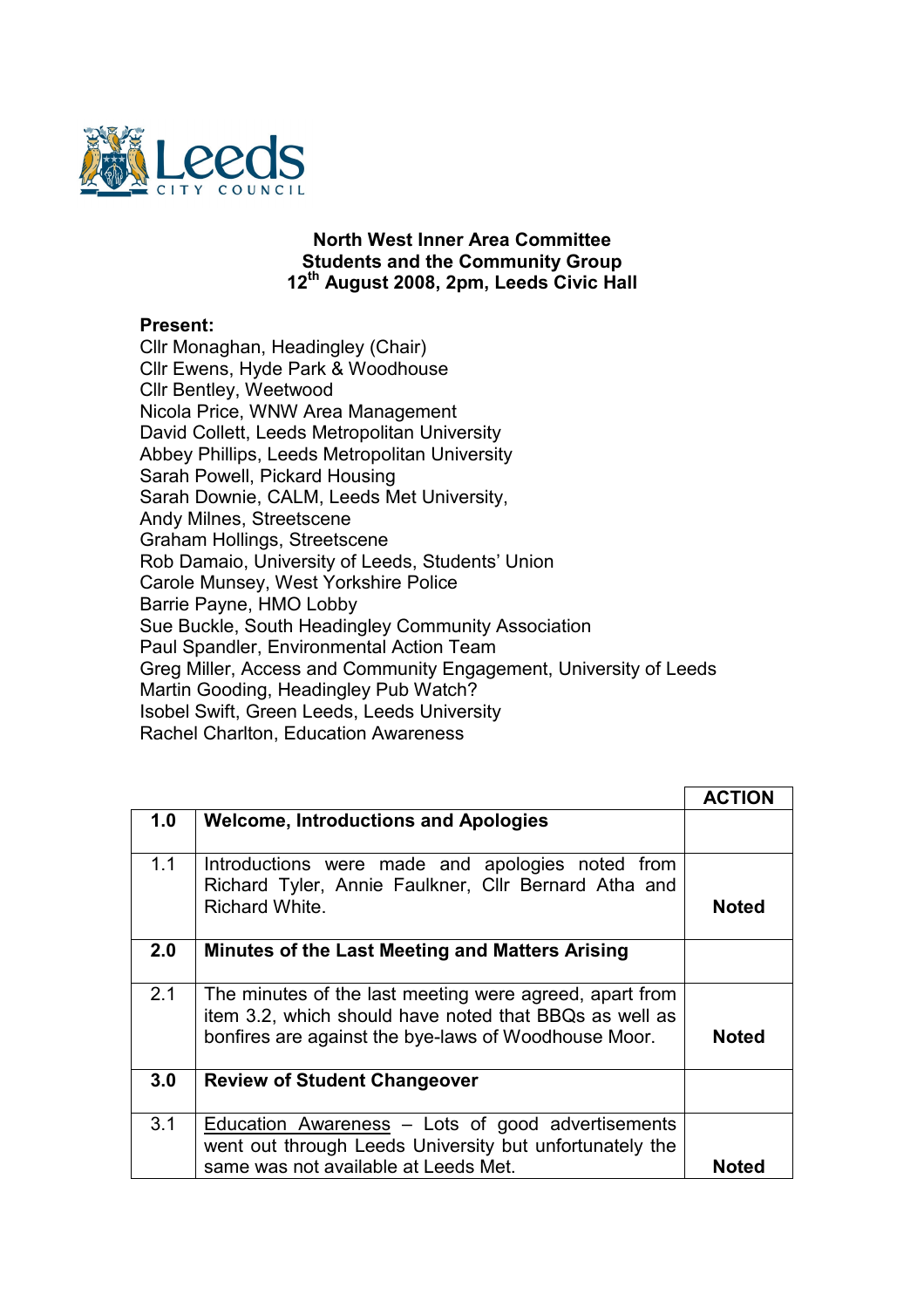| 3.2 | Streetscene - Andy Milnes gave a report back on<br>streetscene's activities over the period with:                                                                                                                                                                                                                                                                                                                                                                                                                                                                                                                                                                                                                                                                                                                                                      |                                       |
|-----|--------------------------------------------------------------------------------------------------------------------------------------------------------------------------------------------------------------------------------------------------------------------------------------------------------------------------------------------------------------------------------------------------------------------------------------------------------------------------------------------------------------------------------------------------------------------------------------------------------------------------------------------------------------------------------------------------------------------------------------------------------------------------------------------------------------------------------------------------------|---------------------------------------|
|     | • 700 tonnes of domestic waste collected from the<br>servicing of wheeled bins, equating to 70 vehicle<br>loads;<br>• 70 tonnes of side/bulky waste cleared;<br>• Additional bulky waste crews equivalent of 70 days<br>and 140 days of operators<br>• Additional crew – 1 vehicle, 1 driver and 3 loaders all<br>for 24 days each.<br>• Core services – bulks 2 per day over 24 days, 4<br>operatives per day for 24 days. 2 refuse collection<br>vehicles with 3 crew each for 24 days.<br>• 80% of PO3 and SO2 Streetscene Area Manager's<br>time was dedicated to the area.<br>• Additional officer time – 5 weekend call outs<br>• Amnesty for accredited landlords disposing of certain<br>types of commercial waste repeated.<br>It was suggested that next year a refuse collection<br>vehicle should be hired for the whole period instead of |                                       |
|     | using skips.                                                                                                                                                                                                                                                                                                                                                                                                                                                                                                                                                                                                                                                                                                                                                                                                                                           | <b>Noted</b>                          |
| 3.3 | Area Management - 11 skips were initially placed around<br>the priority area, as advertised in the leaflet, from<br>Monday 23rd June until Friday 4th July 2008 and all were<br>clearly labelled with a 'Leave Leeds Tidy' banner. There<br>was a limited budget for skips but 33 skips were provided<br>in total, with each skip being replaced the maximum limit<br>of 3 times. Total cost £3,600.                                                                                                                                                                                                                                                                                                                                                                                                                                                   | <b>Noted</b>                          |
| 3.4 | Leeds Metropolitan University - DC agreed that Leeds<br>Met do need to do more proactive publicity and hopefully<br>now their change of staff has settled and have a new<br>general manager, Trevor Page, will be able to have a<br>better co-ordinated approach.                                                                                                                                                                                                                                                                                                                                                                                                                                                                                                                                                                                      |                                       |
| 3.5 | $HMO$ Lobby $-$ BP reported that he had not really noticed<br>any improvements as there was rubbish everywhere -<br>although there did seem to be a decrease in amount of<br>bulky waste. One of the main problems was with bag<br>slashers and scavengers who were ripping the bags<br>open. It was advised that the police should look into this<br>more seriously and also should become tough with them<br>and the students and landlords.<br>Finally as a direct consequence the street also now has<br>a rat problem.                                                                                                                                                                                                                                                                                                                            | Police/<br><b>EAT</b><br><b>Noted</b> |
| 3.6 | Weetwood ward - Cllr B reported she has only had one                                                                                                                                                                                                                                                                                                                                                                                                                                                                                                                                                                                                                                                                                                                                                                                                   |                                       |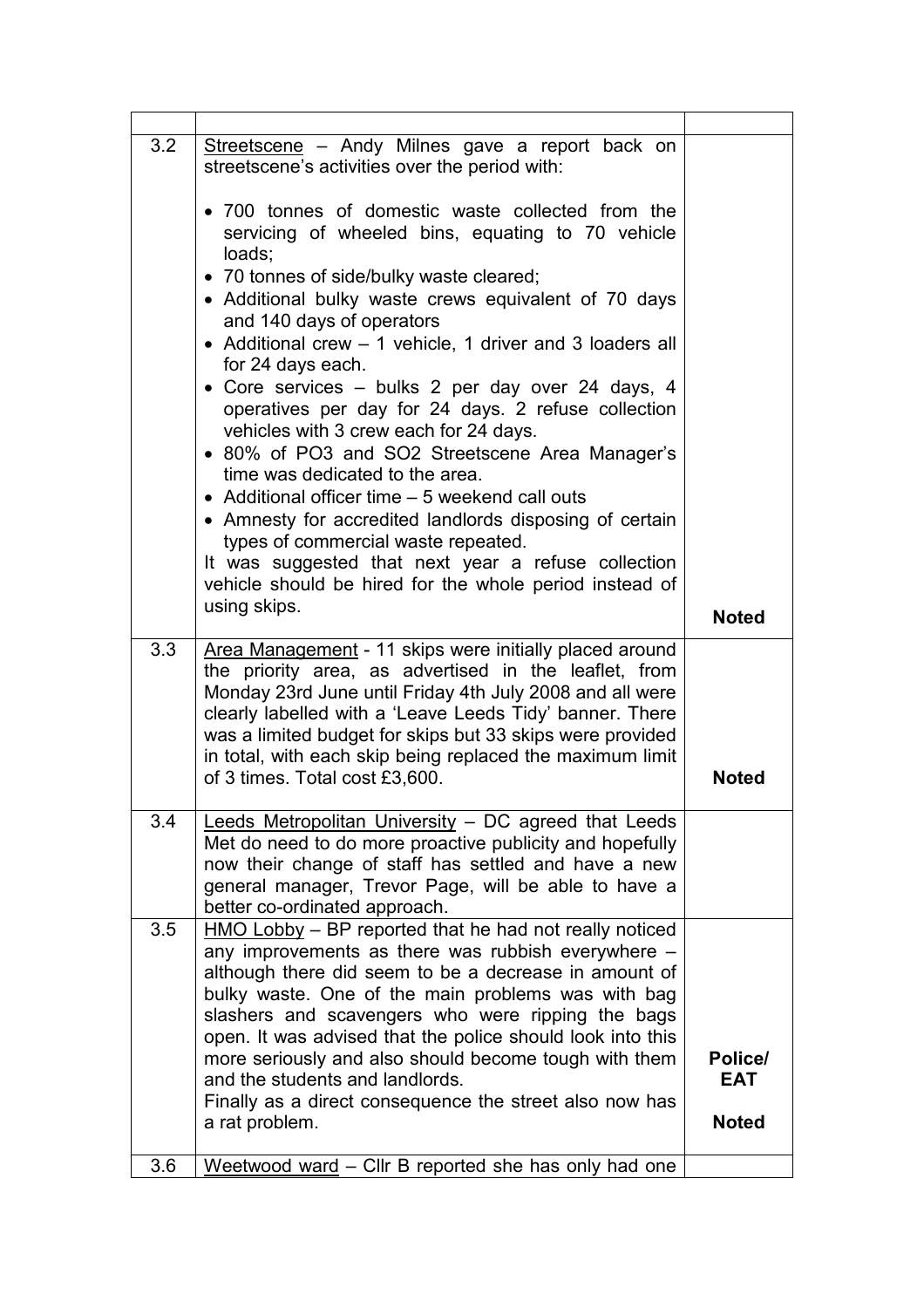|      | complaint which was dealt with but queried whether the<br>skip people brought the empty skip as they took away<br>the full one of whether there was a delay. NP to chase<br>up.                                                                                                                                                                                                                                                                                                                              | <b>NP</b>                    |
|------|--------------------------------------------------------------------------------------------------------------------------------------------------------------------------------------------------------------------------------------------------------------------------------------------------------------------------------------------------------------------------------------------------------------------------------------------------------------------------------------------------------------|------------------------------|
| 3.7  | Hyde Park and Woodhouse ward - Cllr E reported she<br>had had slightly fewer complaints but this may have been<br>due to them being reported directly to officers. The main<br>problems were in the back streets.                                                                                                                                                                                                                                                                                            | <b>Noted</b>                 |
| 3.8  | Headingley Pub Watch? - MG reported they had put out<br>posters and put out leaflets as requested. They also<br>spoke to students about the problems.                                                                                                                                                                                                                                                                                                                                                        | <b>Noted</b>                 |
| 3.9  | South Headingley Community Association - SB reported<br>that the experiences seems to vary from area to area<br>with the Stanmores and Knowles being particularly bad<br>and one of the skips was set on fire.<br>Also to note the changeover period seemed to start<br>earlier this year at the beginning of June, scavengers<br>and bag slashers were an issues in the area and also                                                                                                                       | <b>Noted</b>                 |
|      | rats – NP to check rodent control policy.<br>Finally 32 Harold Walk is knee deep in bin bags - AM to<br>get cleared.                                                                                                                                                                                                                                                                                                                                                                                         | <b>Noted</b><br>AM           |
| 3.10 | Green Streets – IS handed out a paper detailing all the<br>action taken by Green Streets. In total they raised £400,<br>which will go towards supporting next year's event,<br>collected and recycled about 8 tons of rubbish and had<br>775 hours of volunteer time donated.<br>Next year they are hoping to increase their support and<br>volunteer numbers to enable more rubbish to be recycled<br>but they also had a problem with bag slashers going<br>through rubbish that had been put out for them | <b>Noted</b><br><b>Noted</b> |
| 3.11 | Leeds University Union - RD reported that the skips<br>were a problem as they were abused by landlords and<br>the back streets were a big problem.<br>LUU are doing a review of the Leave Leeds Tidy<br>campaign and will send a copy round when completed. If                                                                                                                                                                                                                                               | <b>Noted</b>                 |
|      | anyone has anything they would like to feed in please<br>contact Rob at R.Damiao@luu.leeds.ac.uk.<br>LUU are also looking at the possibility of having street<br>ambassadors/wardens, who would look after certain<br>streets and redoing the community guide for next year.                                                                                                                                                                                                                                 | All<br><b>Noted</b>          |
| 3.12 | Access and Community Engagement, UofL<br>GM.<br>reported that they had had problems with bulky waste<br>and landlords and this had been exacerbated by the<br>closure of Meanwood Tip over the main weekend.                                                                                                                                                                                                                                                                                                 |                              |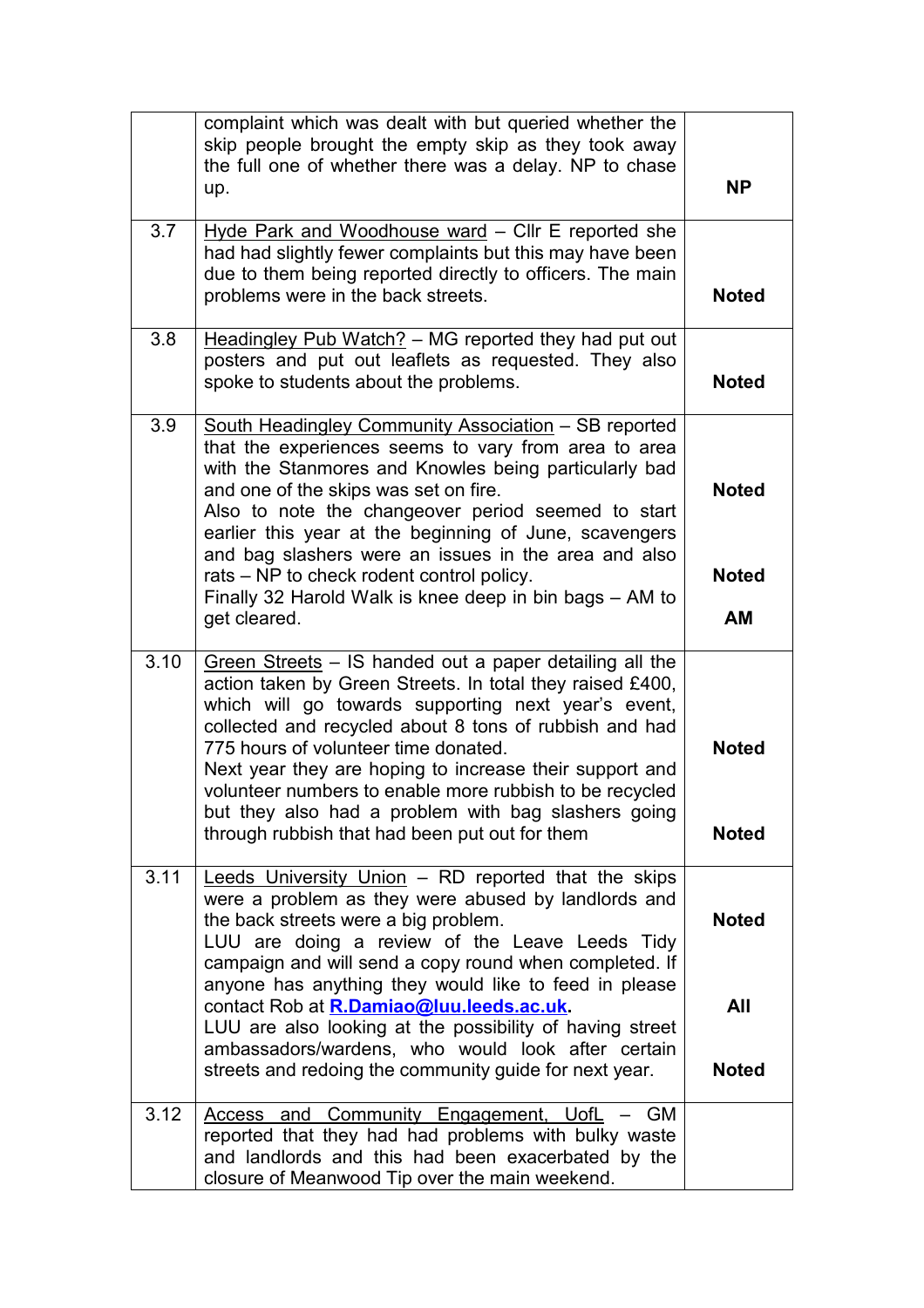|      | Next year they are going to photograph 200 spots every<br>day to try and pinpoint key areas and times.                                                                                                                                                                                                                                                                                                                                                                                                                                                                                                                                                                                                                                                                                                                                  | <b>Noted</b> |
|------|-----------------------------------------------------------------------------------------------------------------------------------------------------------------------------------------------------------------------------------------------------------------------------------------------------------------------------------------------------------------------------------------------------------------------------------------------------------------------------------------------------------------------------------------------------------------------------------------------------------------------------------------------------------------------------------------------------------------------------------------------------------------------------------------------------------------------------------------|--------------|
| 3.13 | <b>Environmental Action Team (EAT) - PS reported back on</b><br>all the work the new EAT, through 6 dedicated officers,<br>had carried out during the changeover period including:<br>• Special Out of Hours noise and enforcement<br><b>project</b> – providing a high profile rapid response to<br>both noise and environmental crime during the<br>evening and night time of the weekend of the<br>changeover.<br>• Daytime weekend working - the weekend of the<br>changeover. Two Environmental Action officers were<br>patrolling the streets and taking action as necessary<br>throughout the weekend.<br>• Response to complaints and routine patrols by<br><b>Environmental Action officers</b> - the area was visited<br>in response to complaints and patrolled during the run<br>up to and the period after the changeover. | <b>Noted</b> |
| 3.14 | West Yorkshire Police - CM reported she only had one<br>call regarding scavengers, but it is not known how many<br>the Neighbourhood Policing Team may have received as<br>they are not logged.                                                                                                                                                                                                                                                                                                                                                                                                                                                                                                                                                                                                                                         | <b>Noted</b> |
| 3.15 | Leeds Met Student Union - AP reported that the Leeds<br>Community Guide advising students on what to do was<br>distributed with the Leeds Met newspaper and other<br>advertising where possible. Hall rep's also delivered the<br>leaflets around the halls.                                                                                                                                                                                                                                                                                                                                                                                                                                                                                                                                                                            | <b>Noted</b> |
| 3.16 | Pickard Properties - SP reported that the skips were a<br>problem as they were not clearly signed but Pickard's<br>had sent out leaflets to all their tenants between April<br>and June and followed it up with emails.<br>They also let new tenants know of bin collection days,<br>and have cleaned up a lot of rubbish left by their tenants<br>in and around their properties.                                                                                                                                                                                                                                                                                                                                                                                                                                                      | <b>Noted</b> |
| 3.17 | Leeds Met $-$ CALM $-$ SD agreed that students are<br>finishing earlier with a lot of them finishing the first couple<br>of weeks in May, which is why the Bargain Hunt event<br>was held on Saturday 17 <sup>th</sup> May. Anything left over was<br>then donated to Green Streets.<br>They are planning to run the 'Don't be a tosser'<br>campaign again this next year and are looking at<br>producing fridge magnets.                                                                                                                                                                                                                                                                                                                                                                                                               | <b>Noted</b> |
| 7.18 | Headingley ward $-$ Cllr Monaghan $-$ Cllr M advised that<br>the main problem stems from the ignorance of the<br>students and their parents about rubbish at change over                                                                                                                                                                                                                                                                                                                                                                                                                                                                                                                                                                                                                                                                |              |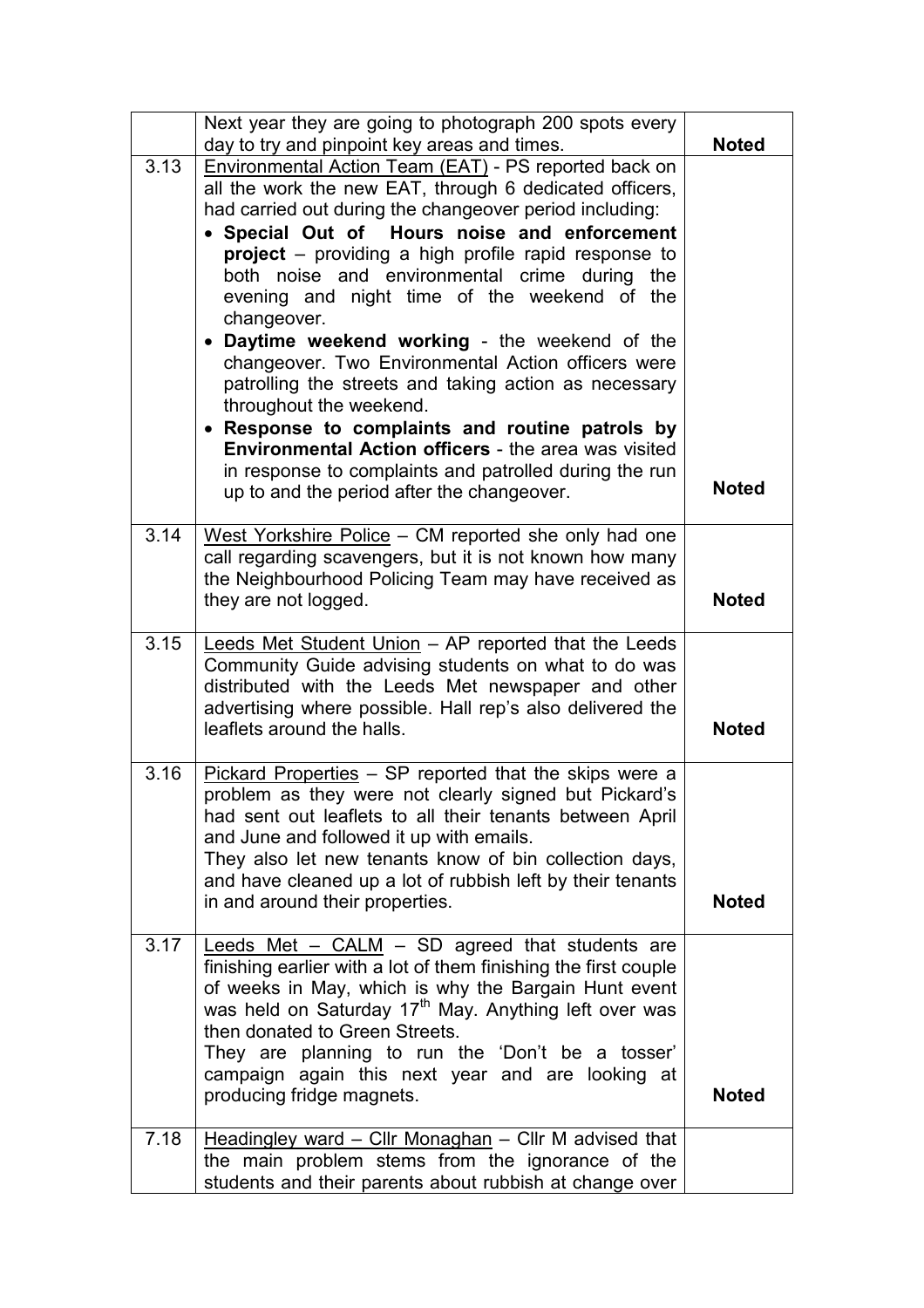|      | and that it would be useful to increase the presence on<br>the streets to give out advice on what to do. The idea of<br>student street wardens was welcomed.<br>It was also agreed that ideally one branding should be<br>used - Cllr M to pick up the issues of using Leeds City<br>Council corporate style.                                                                                                                                                                                                                                       | <b>CIIr M</b>                             |
|------|-----------------------------------------------------------------------------------------------------------------------------------------------------------------------------------------------------------------------------------------------------------------------------------------------------------------------------------------------------------------------------------------------------------------------------------------------------------------------------------------------------------------------------------------------------|-------------------------------------------|
| 7.19 | <b>Further comments</b><br>• Cllr B asked about the possibility of using business<br>volunteers to patrol the streets.<br>• SB advised that community reps would also be keen<br>to help, but noise nuisance needs to be more<br>available over the changeover period.<br>It was agreed it would be useful if Pickard Properties<br>п<br>could produce a case study on what they had done to<br>help prompt other letting agents to carry out the same                                                                                              | <b>Noted</b><br><b>Noted</b>              |
|      | action.<br>• The idea of having clear bags to deter bag slashers<br>was also raised again.<br>• Thanks were also given to Streetscene by a number<br>of agencies for their hard work and quick response to<br>problems over the changeover period.                                                                                                                                                                                                                                                                                                  | <b>SP</b><br><b>Noted</b><br><b>Noted</b> |
| 4.0  | Planning for Fresher's Week: $22^{nd}$ September - $3^{rd}$<br><b>October</b>                                                                                                                                                                                                                                                                                                                                                                                                                                                                       |                                           |
| 4.1  | $Pubwatch - MG$ reported that the main problem will be<br>with the promoters who the pubs also have a problem<br>with as they are not to do with them.                                                                                                                                                                                                                                                                                                                                                                                              |                                           |
| 4.2  | West Yorkshire Police - CM reported that a letter has<br>gone out to all promoters, they are aware of, to warn that<br>action will be taken if they do not adhere to the<br>guidelines. CM to send a copy of the letter to NP to go<br>out with the minutes and also ask someone to attend the<br>pubwatch meeting on Friday.<br>Operation Walksafe will be in action again over fresher's<br>week Sat $20^{th} - 28^{th}$ September where the police will do<br>joint patrols with the university advising students on<br>community safety issues. | <b>CM</b><br><b>Noted</b>                 |
| 4.3  | EAT - PS reported that 6 environmental enforcement<br>officers will be working through the period tackling<br>littering, promoters, entertainment licenses, and a<br>dedicated team will be out each weekend. It was raised<br>whether rather than additional funding for extra working it<br>could not be done by a change in shift patterns. PS to<br>look into and report back confirmation of the days/times<br>they will be working.                                                                                                           | <b>PS</b>                                 |
| 4.4  | $Contents - NP to circulate a list of key contacts with the$                                                                                                                                                                                                                                                                                                                                                                                                                                                                                        |                                           |